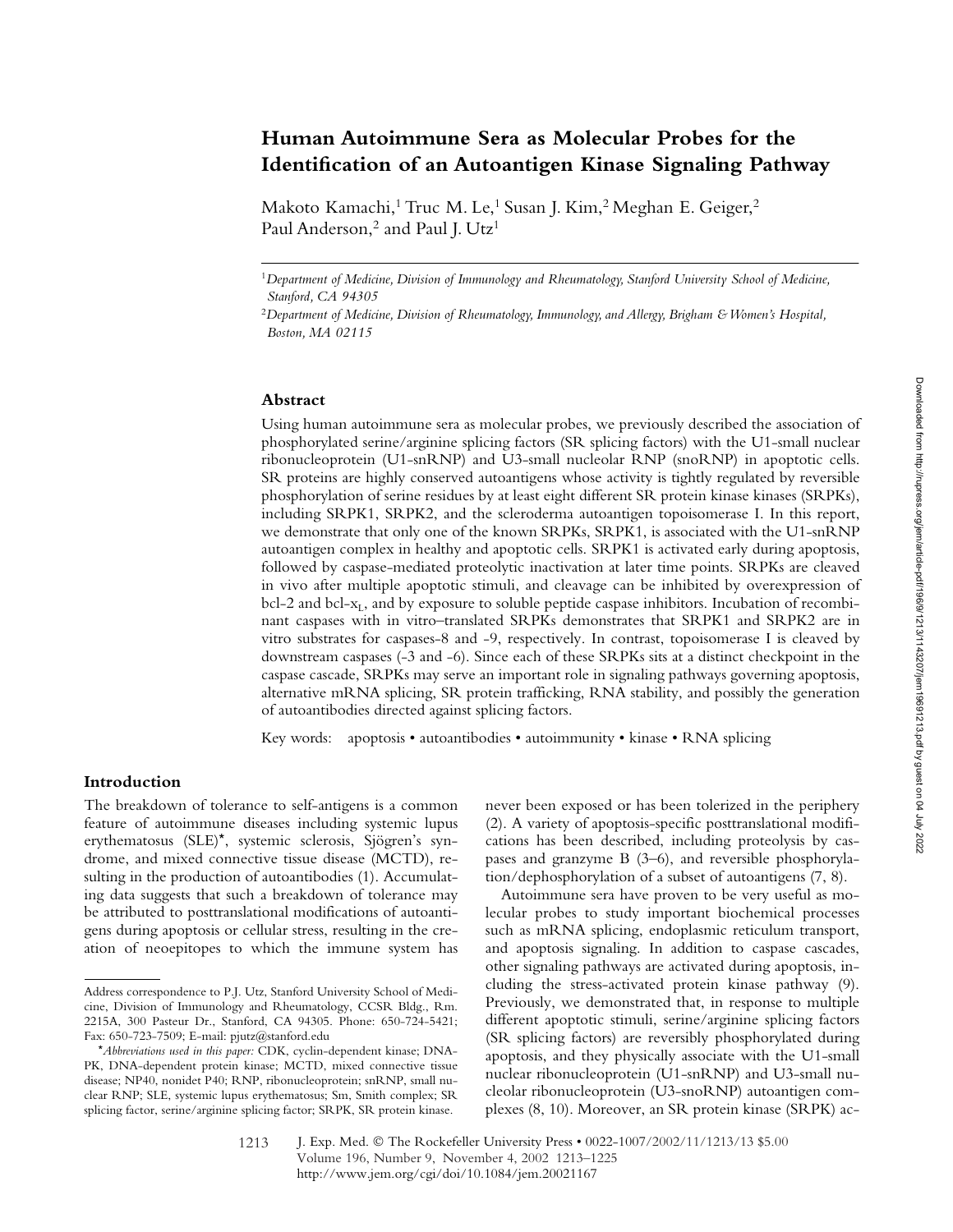tivity was found to coprecipitate with the U1-snRNP using human sera derived from patients with SLE or MCTD, although the SRPK was not identified in our initial reports (7, 8).

In this study, we demonstrate that one of the major known SRPKs, SRPK1, is physically associated with the U1-snRNP autoantigen complex in cells and can be immunoprecipitated using mAbs directed against U1-snRNP components or SR proteins, as well as human serum derived from patients with SLE or MCTD. Moreover, three different SRPKs (SRPK1, SRPK2, and topoisomerase I) are differentially cleaved by recombinant caspases in vitro, and in vivo in several different cells lines. SRPK1 is activated and phosphorylates the SR protein ASF/SF2 at an early stage of apoptosis, before cleavage by caspases, while the SRPK1 and SRPK2 cleavage products lack kinase activity. These results suggest that SRPK1 and perhaps other SRPKs are activated during cell stress and that the fidelity of the apoptosis program is assured through caspase-mediated cleavage of SRPKs that sit at "apoptosis checkpoints." These results have important implications for understanding molecular mechanisms underlying alternative splicing regulation, apoptosis signaling, and the generation of autoantibodies in SLE and MCTD.

#### **Materials and Methods**

*Cell Culture.* Jurkat cells or human MCF7 breast carcinoma cells were grown in  $5\%$  CO<sub>2</sub> at  $37^{\circ}$ C using RPMI 1640 (Bio Whittaker) supplemented with 9% heat-inactivated fetal calf serum (HI-FCS; Bio Whittaker) and penicillin and streptomycin (GIBCO BRL). Cells were grown and harvested at mid-log phase. Adherent cells were plated the night before each experiment such that cells were at 50–80% confluence on the day of the experiment. Jurkat cells engineered to stably overexpress bcl-2 (or empty vector), a gift from J.C. Reed (La Jolla Cancer Research Foundation, La Jolla, CA), or MCF7 cells engineered to stably overexpress bcl- $x_L$  (or empty vector), a gift from N. Kedersha (Brigham & Women's Hospital, Boston, MA) were grown in RPMI 1640 medium as described above, supplemented with G418 (GIBCO BRL) at a final concentration of 500  $\mu$ g/ml. Overexpression was confirmed by Western blot analysis.

*Cell Lysis.* Jurkat cells or MCF7 cells were solubilized in Nonidet P40 (NP40) lysis buffer (1% NP-40, 150 mM NaCl, 50 mM Tris, pH 7.8, 1 mM EDTA, and a protease inhibitor cocktail described previously; reference 11) or detergent lysis buffer (50 mM Tris-HCl, pH 7.4, 250 mM NaCl, 0.1% vol/vol NP-40, 5 mM EDTA, 50 mM NaF, 1 mM sodium orthovanadate, 1 mM sodium pyrophosphate, 10 mM benzamidine, 100  $\mu$ g/ml PMSF, 10 μg/ml *N*-tosyl-phenylalanine chloromethyl ketone, 10 μg/ml soybean trypsin inhibitor, 1  $\mu$ g/ml aprotinin, 1  $\mu$ g/ml leupeptin prepared as described previously; reference 16). All chemicals were purchased from Sigma-Aldrich. After addition of lysis buffer, cells were incubated on ice for 30 min, centrifuged in a refrigerated microfuge (Biofuge Fresco, Kendro Laboratory, Hanau, Germany) at 13,000 rpm for 15 min, and the supernatant was used immediately for each experiment. MCF7 cells were trypsinized, washed with PBS, and lysed as described above. Identical results were obtained in other experiments performed by scraping cells from plates in the absence of trypsin.

 $UV$  Irradiation. Jurkat cells were plated in  $100 \times 15$  mm polystyrene petri dishes (Nunc) at a concentration of  $2 \times 10^6$ cells/ml and irradiated in a Stratalinker 2400 (Stratagene) at a distance of 9 cm for 30 s (6). After irradiation, cells were incubated at 37°C for the indicated times before harvesting.

*Cellular Activation.* Jurkat cells were treated with anti-Fas antibody 7C11 (IgM; provided by M. Robertson, Indiana University, Bloomington, IN) from hybridoma supernatants at a final dilution of 1:500. Cells were incubated at 37°C for the indicated times before harvesting. For experiments using caspase inhibitors, Jurkat cells were pretreated for 1 h at 37°C with either 10  $\mu$ M ZVAD-fmk or  $10 \mu M$  DEVD-fmk (Kamiya Biomedical Co.; reference 6). After 1 h, apoptosis was induced by the addition of 7C11, and the cells were processed as described above. Jurkat cells or MCF7 cells were treated with 10  $\mu$ g/ml anisomycin or 2 M staurosporine (Sigma-Aldrich) for varying times before harvesting, and the cells were processed as described previously.

*Plasmid Construction and Preparation of Recombinant ASF/SF2.* cDNA clones encoding human SRPK1 and SRPK2 (SRPKs) were provided by X.D. Fu (UCSD School of Medicine, La Jolla, CA). Mouse SRPKs were provided by M. Hagiwara (Tokyo Medical and Dental University, Tokyo, Japan). Human Clk/Sty 1–4 have been described previously and were provided by O. Nayler, Max-Planck-Institute for Biochemistry, Martinsried, Germany (12). Epitope-tagged ASF/SF2 was constructed by PCR amplification using a human ASF/SF2 construct as a template, provided by A.R. Krainer (Cold Spring Laboratory, Cold Spring Harbor, NY). Primer sequences were as follows: sense primer, 5'-GAGAGAGGATCCGTCGGGAGGTGGTGTGA-TT-3'; and anti-sense primer, 5'-GAGAGAAAGCTTTGTAC-GAGAGCGAGATCT-3'. The PCR product was then cloned in-frame into pTriEx-4 (Novagen) using the restriction enzymes BamHI and HindIII, and the constructs were sequence-verified for both strands. His-tagged ASF/SF2 was expressed in *Escherichia coli* Origami (DE3) pLacI (Novagen) with IPTG induction, extracted using a Ni-NTA Spin kit (QIAGEN), analyzed by BCA protein assay (Pierce Chemical Co.), Coomassie staining, and Western blotting using antibodies specific for both His-C tag (Invitrogen), and HSV tag (Novagen), respectively.

*In Vitro Transcription/Translation.* [ 35S] methionine-labeled p35, IL-1β, Ich-1, mouse SRPKs, human SRPKs, or Clk/Sty kinases 1–4 were in vitro transcribed and translated using the TNT rabbit reticulocyte lysate kit (Promega), according to the manufacturer's instructions. Reactions were performed using  $0.25 \mu$ g plasmid in a 10  $\mu$ l transcription/translation reaction mixture containing 0.5  $\mu$ l of translation grade [<sup>35</sup>S] methionine (7.9  $\mu$ Ci/ml; NEN Life Science Products, Inc.).

*In Vitro Caspase Cleavage Assays.* In vitro–translated proteins synthesized as described previously were incubated in caspase cleavage buffer with recombinant caspases (caspases 1, 2, 3, 8, 9, or a control bacterial lysate) for 90 min at 30°C as described previously (6). cDNAs encoding individual caspases were a gift of H. Li and J. Yuan (Harvard Medical School, Boston, MA). The data for caspase-8 cleavage of SRPK1 was confirmed using recombinant, purified His-tagged caspase-8 (Sigma-Aldrich). Recombinant caspases were prepared as described and frozen at  $-80^{\circ}$ C until used (6). In a separate reaction, the mixture was then separated by SDS-PAGE, transferred to nitrocellulose (OSMONICS) and exposed for autoradiography. In separate experiments, each caspase was incubated with in vitro–translated proteins including p35 (a gift of V. Shifrin, Scriptgen, Inc., Medford, MA), procaspase 2, or IL-1 $\beta$  (gifts of H. Li and J. Yuan, Harvard Medical School) to confirm their activity (unpublished data).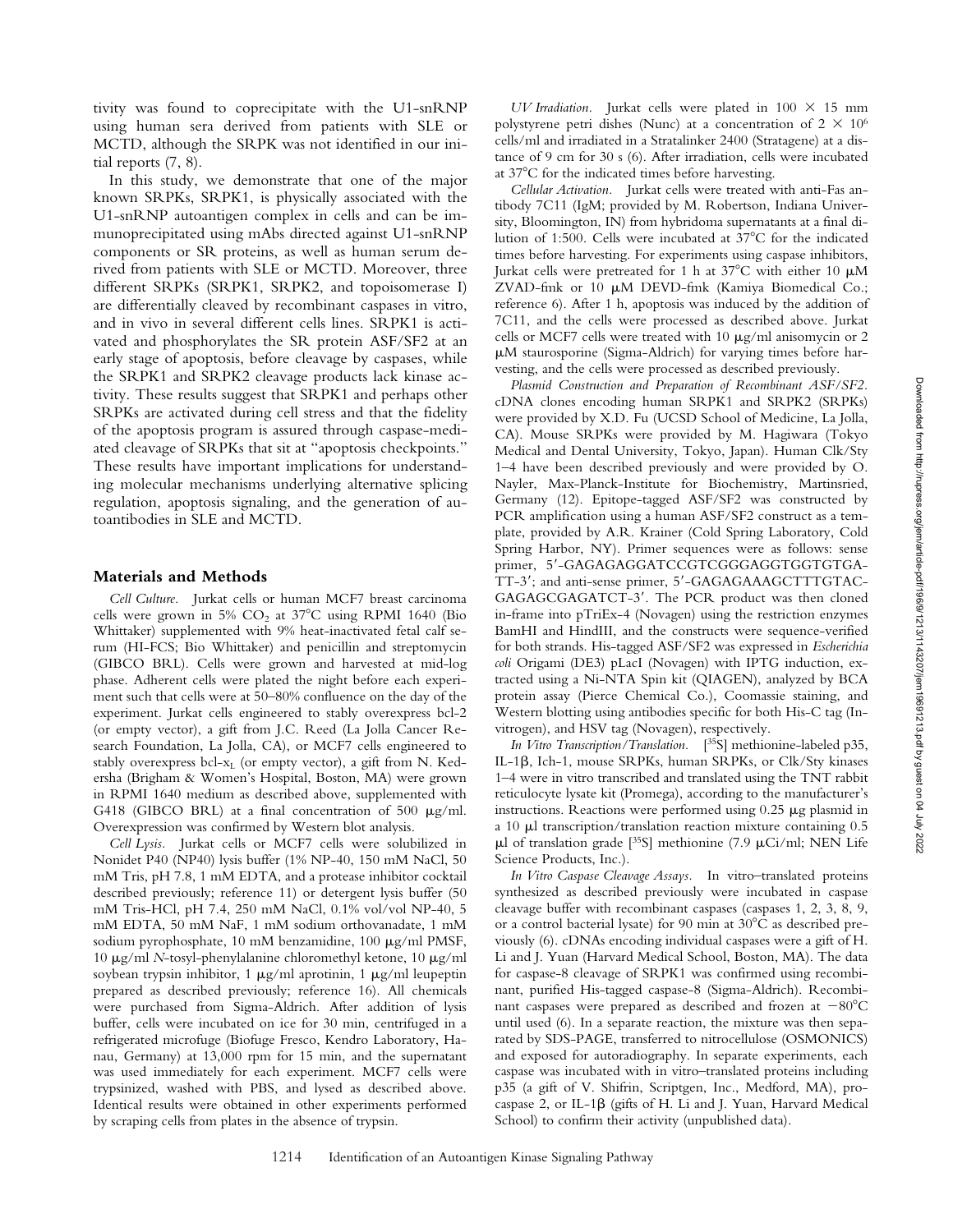*Immunoprecipitation and Western Blot Analysis.* Lysates were precleared once with 100  $\mu$ l of a 50% solution of protein A-Sepharose (Amersham Pharmacia Biotech) in detergent lysis buffer and 5 µg rabbit anti-mouse IgG (Jackson ImmunoResearch Laboratories) for 1–2 h. Mouse mAbs (2–5  $\mu$ g monoclonal and 5  $\mu$ g rabbit anti–mouse IgG) were used as follows: anti-SRPK1 and anti-SRPK2 (Transduction Laboratories); anti-cdc2 (cyclin-dependent kinase [CDK]1; Santa Cruz Biotechnology, Inc.); anti-SC35 (Sigma-Aldrich); and anti-U2B" (4G3, a gift of W.J. van Venrooij, University of Nijmegan, Nijmegen, The Netherlands) (13). Human autoimmune serum samples were employed as follows: 3  $\mu$ l human polyclonal anti–Scl-70 or anti–U1-snRNP (Immunovision). U1-snRNP-specific sera that were previously shown to coprecipitate SR proteins and control sera have been described previously  $(7, 8)$ . 2  $\mu$ l anti-DNA-dependent protein kinase (DNA-PK<sub>CS</sub>) (Serotec) was used for IP kinase and Western blotting experiments. Immunoprecipitations were performed after addition of detergent lysis buffer to a total volume of 500  $\mu$ l, and rotation in a 4°C cold room for 2–4 h. Precipitates were harvested by centrifuging for 20 s at 12,000 rpm in a refrigerated Heraeus microfuge, washing three times with detergent lysis buffer, resuspending in SDS loading buffer with 9% 2-mercaptoethanol, boiling for 5 min, and separating by SDS-PAGE as described previously (6). Proteins were transferred to nitrocellulose for Western blotting experiments. Antibodies and dilutions used were as follows: anti-cdc2 (CDK1) (1:100; Santa Cruz Biotechnology, Inc.); anti-DNA- $PK_{CS}$  (1:3,000; Serotec); anti-SRPKs (1:1,000; Transduction Laboratories); anti-topoisomerase I (1:100; Arthritis Foundation/CDC Reference Sera); anti–bcl-2 (1:100; BD PharMingen); anti-bcl- $x_L$  (1:400; Santa Cruz Biotechnology, Inc.); anti–phospho-cdc2 (CDK1)/Tyr-15 (1:500; New England BioLabs); anti-PARP (1:500; Transduction Laboratories); mAb104 (1:5 dilution of hybridoma supernatants, a gift of R. Reed, Harvard University School of Medicine); and anti-Smith complex (Sm) (1:50; Immunovision). Nitrocellulose filters were blocked with 5% Blotto (Bio-Rad Laboratories) in PBS overnight at 4°C. Bands were visualized using species-specific antibody conjugated to HRP (Amersham Pharmacia Biotech) at a dilution of 1:7,500 in 5% Blotto in PBS, and developed using ECL chemiluminescence performed according to the manufacturer's instructions (Amersham Pharmacia Biotech).

*Immunoprecipitation Kinase Assays.* Immunoprecipitation kinase assays have been described previously (7, 14–16). For cdc2 (CDK1) kinase assays, individual precipitates were washed three times in detergent lysis buffer and once in wash buffer A: (50 mM Tris-HCl, pH 7.4, 10 mM MgCl<sub>2</sub>), resuspended in 20  $\mu$ l reaction buffer A:  $(50 \text{ mM Tris, pH } 7.4, 10 \text{ mM } MgCl<sub>2</sub>, 2.0 \mu M ATP)$ containing 5  $\mu$ Ci [ $\gamma$ -<sup>32</sup>P] ATP, 125  $\mu$ g/ml Histone H1 for cdc2 (CDK1)/Histone H1; (kinase/substrate) or 10  $\mu$ Ci [ $\gamma$ -<sup>32</sup>P] ATP, 25 pmoles bacterial ASF/SF2 for cdc2 (CDK1)/ASF/SF2 (kinase/substrate), then incubated at 30°C for 10 min, or at 30°C for 30 min, respectively (16). For  $DNA-PK_{CS}$  kinase assays, individual precipitates were washed three times in detergent lysis buffer and once in wash buffer B (50 mM Tris, pH 7.4, 5 mM  $MnCl<sub>2</sub>$ ), resuspended in 20  $\mu$ l of reaction buffer B (50 mM Tris, pH 7.4, 5 mM  $MnCl<sub>2</sub>$ , 5 mM DTT, 5 mM NaF, 40  $\mu$ M MgCl<sub>2</sub>, 1 mM sodium orthovanadate, 4  $\mu$ M ATP, 50  $\mu$ g/ml salmon sperm DNA) containing 10  $\mu$ Ci [ $\gamma$ -<sup>32</sup>P] ATP, 20  $\mu$ g  $\alpha$ -casein, then incubated at 30°C for 15 min (14). For SRPK1, SRPK2, and topoisomerase I kinase assays, individual precipitates were washed three times in detergent lysis buffer and once in wash buffer C (40 mM Hepes, pH 7.5, 120 mM NaCl), resuspended in 20  $\mu$ l of reaction buffer C (40 mM Hepes, pH 7.5, 120 mM NaCl, 2 mM DTT, 10 mM

MgCl<sub>2</sub>, 2 mM benzamidine, 20  $\mu$ M ATP) containing 10  $\mu$ Ci [ $\gamma$ - $^{32}P$ ] ATP, 25 pmoles bacterial ASF/SF2, then incubated at 30°C for 30 min (15). All kinase reactions were terminated by boiling in equal volume of  $2 \times$  SDS loading buffer. Proteins were separated by SDS-PAGE and transferred to nitrocellulose. The extent of phosphorylation of individual substrates was detected by autoradiography, then quantified using Molecular Imager® FX (Bio-Rad Laboratories). The extent of phosphorylation was determined by subtracting background counts (CPM/mm2) from total counts (CPM/mm2). The results depict the means of three representative experiments. In some experiments, individual immunoprecipitates were washed three times in detergent lysis buffer and once in wash buffer C, then incubated in  $20 \mu l$  of reaction buffer C containing 20  $\mu$ Ci [ $\gamma$ -<sup>32</sup>P] ATP at 30°C for 30 min (15).

Dissociation of SRPK1 from Immunoprecipitate by 1 M MgCl<sub>2</sub>. The effect of antibody binding on the dissociation of SRPK1 from the immunoprecipitate was investigated by including 1 M  $MgCl<sub>2</sub>$  in the buffers, either before or after the binding of antibodies to proteins in the lysate had occurred (17).

For one set of immunoprecipitations, 10–13 million Jurkat cells were solubilized in NET/NP40 buffer (150 mM NaCl, 2 mM EDTA, and 50 mM Tris-HCl, pH 7.5 [NET], and 0.3% NP-40) containing  $0.5$  mM PMSF and 1  $\mu$ g/ml aprotinin. Lysates were then precleared, and immunoprecipitations were performed as described previously. Immunoprecipitates were washed three times with 0.5 M NaCl NET (standard immunoprecipitation), or washed twice with 1 M  $MgCl<sub>2</sub> NET/NP40$ , and once with NET. The other set of immunoprecipitations was performed in an identical manner using extracts prepared from cells lysed in 1 M MgCl<sub>2</sub> NET/NP40.

## **Results**

*Autoimmune Sera Derived from MCTD and SLE Patients Coprecipitate SRPK1 and SR Splicing Factors.* Thus far, eight kinases have been reported to have the capacity to phosphorylate SR proteins, including SRPK1 and SRPK2, Clk/Sty kinases 1–4, topoisomerase I (Scl-70), and cdc2 (CDK1) (12, 15, 18–20). SRPK1 is the best characterized of these kinases and is known to phosphorylate several different SR proteins including SRp55 (pp54), SC35, ASF/SF2, SRp20 (pp23), and U2AF65 (21). Previously, we demonstrated that autoimmune sera derived from patients with SLE, overlap syndromes, and MCTD precipitate at least seven distinct phosphoproteins (designated pp200, pp54, pp46, pp42, pp34, pp23, and pp17) from apoptotic Jurkat cell lysates, as well as an unidentified kinase activity (7, 8). We went on to demonstrate that pp54, pp42, pp34, and pp23 are SR proteins that associate directly with the U1-snRNP and U3-snoRNP during apoptotic stress (8, 10). We hypothesized that one or more of the eight known SRPKs was a component of the spliceosome and was responsible for the SRPK activity we observed in vitro. To test this hypothesis, we repeated the in vitro kinase assays reported previously, using human serum specific for the U1-snRNP complex (7, 8). The immunoprecipitates were then analyzed by Western blot assays using antibodies specific for individual SRPKs. As shown in Fig. 1, Jurkat cells were incubated for the time indicated above the panels in the presence of anti-Fas,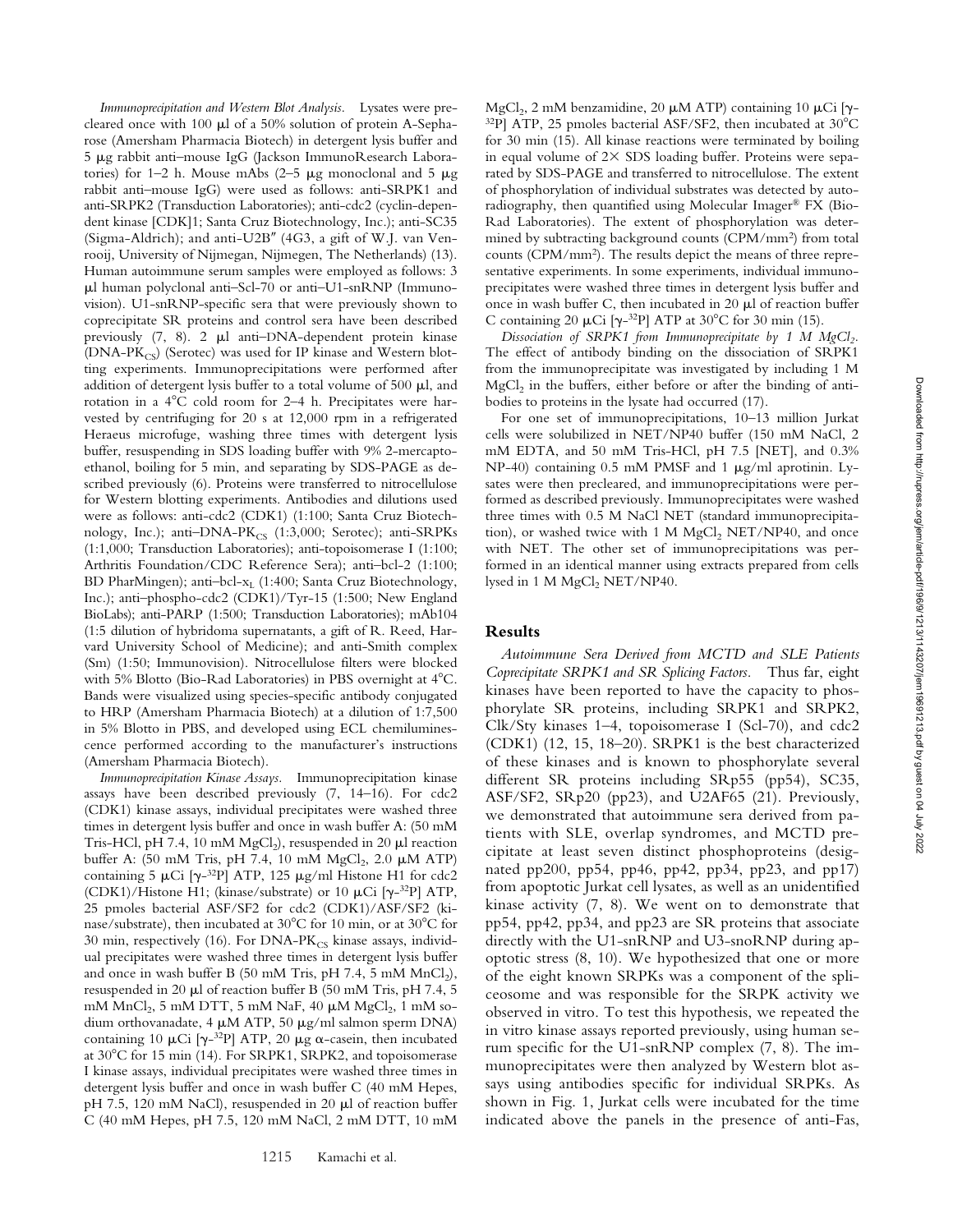

Figure 1. U1-snRNP specific sera derived from patients with SLE and MCTD coprecipitate SRPK1 from Jurkat cell lysates. (A) Jurkat cells were incubated in the presence of anti-Fas for the time indicated at the top of each figure, solubilized in detergent lysis buffer, and antigens precipitated using human U1-snRNP specific serum (Immunovision), anti-U2B" (mouse monoclonal supernatant 4G3), or human serum (MCTD patient sera: B83, L41, SLE patient serum: SLE 7), and control). Individual precipitates were subjected to an in vitro kinase assay. Bands corresponding to pp46, pp42, pp34, and pp23 are shown on the right side of the panels (top panel). (B) Precipitated proteins were analyzed by IP/Western blot analysis with anti-SRPK1 (mouse monoclonal). Full-length SRPK1 and cleavage products are shown on the right sides of the panels (bottom panel).

which engages and activates the Fas death receptor, then solubilized in detergent lysis buffer. Proteins were immunoprecipitated using the indicated sera or antibodies, and subjected to in vitro phosphorylation kinase assays (Fig. 1 A). As expected, U1-snRNP specific human sera, but not a mAb specific for a U2-snRNP component, U2B, precipitate SR proteins (pp54, pp46, pp42, pp34, and pp23) from apoptotic Jurkat cell lysates (Fig. 1 A). Over 40 other autoimmune sera specific for autoantigens other than the U1-snRNP failed to coprecipitate SR proteins, suggesting that members of the SR splicing factor family uniquely associate with the U1-snRNP during apoptosis (reference 8, and unpublished data). We next performed Western blotting of the membranes using antibodies specific for individual SRPKs. Surprisingly, all of the U1-snRNP-specific serum samples precipitated SRPK1 (lanes numbered 1, Fig. 1 B). SRPK1 was not precipitated using control sera, using sera from patients with other autoimmune diseases, or using a U2-snRNP specific mAb (Fig. 1 B and unpublished data). SRPK2, topoisomerase I, and cdc2 (CDK1) were not present in the immunoprecipitates (unpublished data), suggesting that SRPK1 is the major SRPK associated with the U1-snRNP autoantigen complex, the major target antigen in patients with MCTD. When lysates were prepared from apoptotic Jurkat cells (lanes numbered 2), SRPK1 was less abundant (e.g., U1-snRNP and B83, left panels of Fig. 1 B) or nearly completely absent (e.g., L41 and SLE 7, middle panels of Fig. 1 B) from the immunoprecipitates, and a 66-kD protein was recognized by SRPK1-specific antibodies. This result suggests that SRPK1 is cleaved in vivo during apoptosis, and that at least one of the cleavage fragments remains associated with the U1-snRNP autoantigen complex.

*SRPK1 Is Associated with the U1-snRNP but Is Not Directly Recognized by Serum Autoantibodies.* From the experiments shown in Fig. 1, it is not clear whether SRPK1 is recognized directly by serum autoantibodies, or whether the kinase is coprecipitated through noncovalent interactions with other components of the U1-snRNP (which are themselves directly recognized by serum autoantibodies). To address this question, we included 1 M  $MgCl<sub>2</sub>$  in several of the buffers. In studies of the interaction between antibodies and snRNPs, high concentrations of  $MgCl<sub>2</sub>$  have been shown to dissociate weak, noncovalent interactions between proteins, but not interactions between antibody and antigen(s) (17, 22). Jurkat cell lysates prepared in NET/ NP40 were immunoprecipitated with autoimmune and control sera (Fig. 2), in the presence (lanes numbered 2 and 3) or absence (lanes numbered 1) of  $1 M MgCl<sub>2</sub>$ . Individual precipitates were analyzed by IP/Western blot as described in Materials and Methods. As expected, SRPK1 is still detected by Western blot analysis when anti-SRPK1 is used to perform the immunoprecipitation (Fig. 2 A). However, SRPK1 is not detected in MgCl<sub>2</sub>-treated immunoprecipitates prepared using a prototypic human U1-snRNP/ Smith serum (Fig. 2 B) or a mAb directed against the SR splicing factor SC35 (Fig. 2 D). The Sm proteins  $B/B'$  are retained in the immunoprecipitate (Fig. 2 C), demonstrat-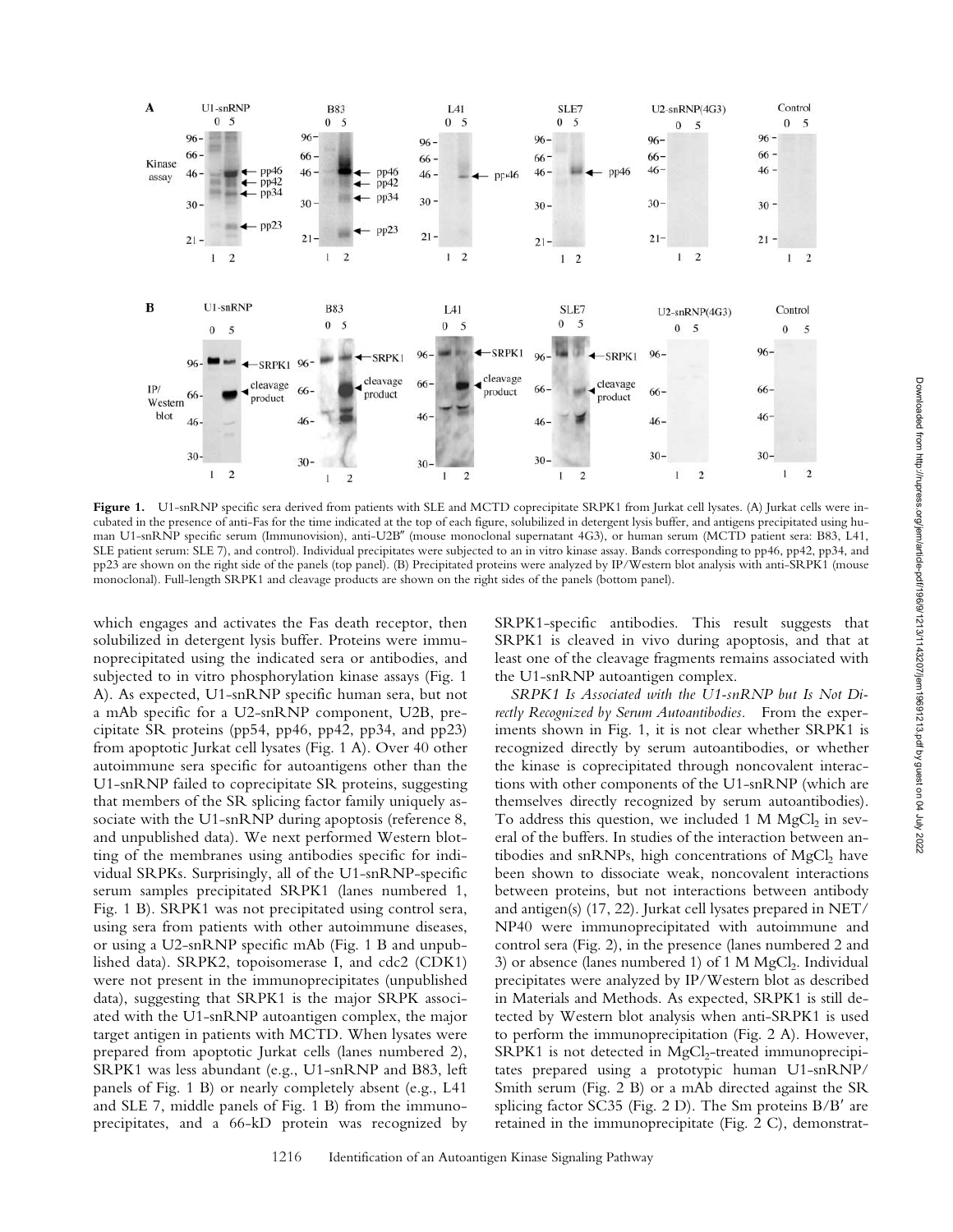

**Figure 2.** SRPK1 is not recognized directly by human serum autoantibodies. Jurkat cell lysates were immunoprecipitated with anti-SRPK1, anti-SC35, and human U1-snRNP specific serum (Immunovision). Immunoprecipitates were washed using standard conditions (0.5 M NaCl washing, lane 1), or with 1 M  $MgCl<sub>2</sub>$ treatment either after (lane 2) or before (lane 3) incubation with

anti-SRPK1, anti-SC35, or anti-U1-snRNP specific serum. Retention of SRPK1 or U1-snRNP components on the beads was confirmed by immunoblotting with anti-SRPK1 and human Sm specific serum (Immunovision).

ing that treatment with MgCl<sub>2</sub> did not disrupt direct antibody–antigen interactions. These results demonstrate that SRPK1 is coprecipitated via intermolecular binding interactions with components of the U1-snRNP complex, and is not directly recognized by serum autoantibodies. Identical results were obtained using serum samples presented in Fig. 1 (unpublished data).

*SRPK1 and SRPK2 Are Differentially Cleaved by Caspases In Vitro and In Vivo.* Previous studies have demonstrated that an SRPK (topoisomerase I) is cleaved by caspases-3 and -6 at unconventional sites during apoptosis (23). The results shown in Fig. 1 further suggested that another SRPK (SRPK1), and perhaps other SRPKs, may also undergo proteolysis during apoptosis. We tested this hypothesis by using a well-validated in vitro cleavage assay using recombinant caspases. In vitro–transcribed/translated SRPKs were incubated in caspase cleavage buffer in the presence of recombinant caspases or a control bacterial lysate, separated by SDS-PAGE and analyzed by autoradiography. As shown in Fig. 3, A and B, human SRPK1 and SRPK2 are differentially cleaved by recombinant caspase-8 and caspase-9, respectively, yielding signature  $\sim$ 66-kD and 34kD fragments (SRPK1) and 80-kD and 50-kD fragments (SRPK2), respectively. None of the other caspases tested had the ability to cleave SRPK1 and SRPK2, although caspase-1 appeared to partially cleave human SRPK1, generating fragments of identical size to those observed with caspase-8 (lane 2). Mouse SRPK1 and SRPK2, which are 92 and 58% conserved between mouse and man, respectively, were also differentially cleaved by caspase-8 and caspase-9, respectively, generating fragments of approximately the same molecular weight (unpublished data). In contrast, none of the Clk/Sty isoforms was cleaved by recombinant caspases (unpublished data). Taken together with the published data on topoisomerase I, these results demonstrate that at least 3 of the 8 known SRPKs are differentially cleaved by caspases.

Next, we examined whether SRPKs undergo proteolysis during apoptosis in vivo. We used Jurkat cells treated with 7C11(anti-Fas) mAb, a well-established model system for apoptosis. Jurkat cells were incubated with anti-Fas for various times over a 6-h period. Western blot analysis of cell lysates was performed with anti-SRPK1, anti-SRPK2, anti-topoisomerase I, and anti-cdc2 (CDK1). As shown in Fig. 4, A and B, cleavage products of SRPK1 and SRPK2 are first detectable 2 h after anti-Fas addition. After 4 h, smaller fragments generated by further degradation were also observed for SRPK2 (Fig. 4 B). The cleavage frag-



**Figure 3.** Human SRPK1 and SRPK2 are differentially cleaved by recombinant caspases in vitro. SRPK1 and SRPK2 were synthesized by in vitro transcription/translation and incubated with the recombinant caspases indicated by number at the top of each figure. Proteins were separated by SDS-PAGE, transferred to nitrocellulose, and detected by autoradiography. The relative migration of molecular size markers in kilodaltons is indicated on the left side of each panel. Lanes are numbered at the bottom of each panel.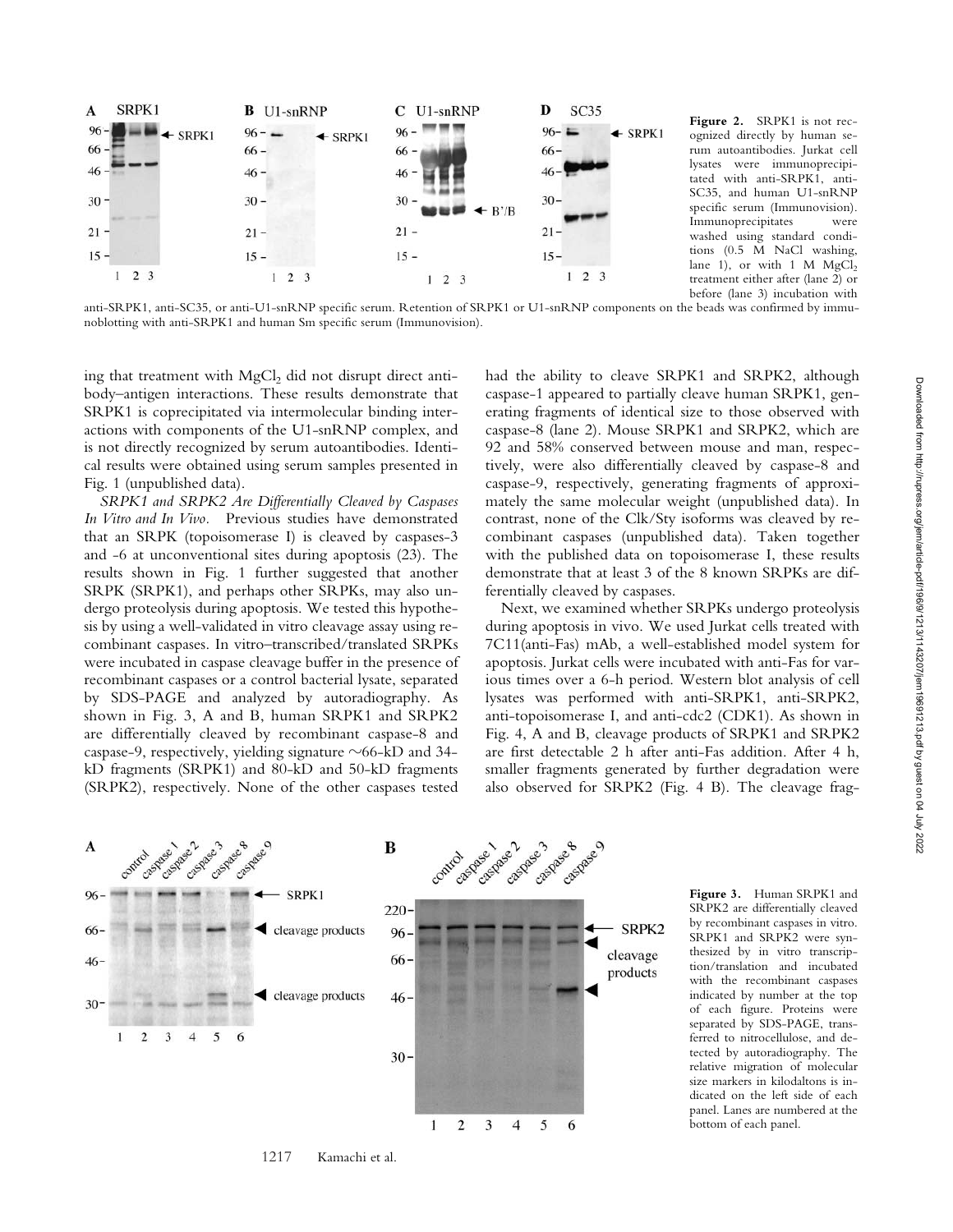ments detected by Western blot analysis (Fig. 4, A and B) comigrate precisely with the fragments observed in the in vitro caspase cleavage assay using recombinant caspases (Fig. 3, A and B), suggesting that SRPK1 and SRPK2 are differentially cleaved in vivo by caspases-8 and -9, respectively. Only a partial cleavage fragment of topoisomerase I migrating at 75-kD was detected, beginning at a later time point (4 h, Fig. 4 C). Cleavage of cdc2 (CDK1) was not detected (Fig. 4 D). These results demonstrate that SRPK1, SRPK2, and topoisomerase I are cleaved in vivo during Fas-mediated apoptosis, further suggesting that (i) SRPK1, SRPK2, and topoisomerase I may play important roles in apoptosis and/or stress signaling pathways and (ii) their



proteolytic cleavage during apoptosis may alter or modulate their ability to function as kinases.

*SRPK1 and SRPK2 Are Cleaved after Multiple Different Apoptotic Stimuli.* To determine whether cleavage of SRPK1 and SRPK2 was specific to Fas-induced apoptosis, Jurkat cells were treated in the absence (Fig. 5, A and B, lane 1 M) or presence of anti-Fas (lane 2 F), the antibiotic anisomycin (lane 3; Fig. 5 A), staurosporine, a broad-spectrum protein kinase inhibitor (lane 4 S, reference 24), or UV irradiation (lane 5 U). Cells were harvested after 6 h and processed as described in Materials and Methods. All four stimuli induced the cleavage of SRPK1 and SRPK2, yielding the 66-kD (SRPK1) and 50-kD (SRPK2) fragments, respectively. An additional degradation product migrating at 35 kD (for SRPK2) is also detectable (Fig. 5 B, lanes 2–5).

*Proteolytic Cleavage of SRPKs Is Prevented by Ectopic Expression of bcl-2, bcl-* $x_L$ *, and Preincubation with Small Peptide Caspase Inhibitors.* Next, we asked whether the cleavage of SRPK1 or SRPK2 could be inhibited by overexpression of bcl-2 or bcl- $x<sub>L</sub>$  both of which prevent apoptosis induced by multiple stimuli, including  $\gamma$  irradiation and UV irradiation (25–28), or by the addition of small peptide caspase inhibitors. Jurkat cells stably transfected with either empty vector (Fig.  $6$  A, lanes  $5-8$ ) or bcl-2 (Fig.  $6$  A, lanes  $1-4$ ) were subjected to UV irradiation. MCF7 cells stably transfected with either empty vector (Fig. 6 B, lanes 5–8) or bcl- $x_L$  (Fig. 6 B, lanes 1–4) were incubated with anisomycin. Cells were solubilized, and lysates were separated by



**Figure 4.** SRPK1 and SRPK2 are cleaved during Fas-mediated apoptosis in vivo. Jurkat cells were incubated with 7C11(anti-Fas) over a 6-h time period and harvested by NP-40 lysis at the times indicated at the top of each figure (in hours). Lysates were separated by SDS-PAGE, transferred to nitrocellulose, and subjected to Western blot analysis using anti-SRPK1 (A), anti-SRPK2 (B), anti-topoisomerase I: arthritis foundation/ CDC reference sera (C), and anti-cdc2 (CDK1) (mouse monoclonal) (D). The relative migration of molecular size markers in kilodaltons is indicated on the left side of each panel. SRPK1, SRPK2 and topoisomerase I cleavage products are shown on the right side of the panel. Lanes are numbered at the bottom of each panel.

Figure 5. SRPK1 and SRPK2 are cleaved in vivo after multiple different apoptotic stimuli. Jurkat cells were subjected to various apoptotic stimuli and harvested for protein analysis by NP-40 lysis after 6 h. Lysates were separated by SDS-PAGE, transferred to nitrocellulose, and subjected to Western blot analysis using anti-SRPK1 (top panel) or anti-SRPK2 (bottom panel). The relative migration of molecular size markers in kilodaltons is indicated on the left side of the panel. SRPK1 and SRPK2 cleavage products are shown on the right side of each panel. The stimulus is indicated above the panel as follows: mock treatment (M), anti-Fas 7C11 (F), anisomycin (A), staurosporine (S), and ultraviolet irradiation (U). Lanes are numbered at the bottom of each panel.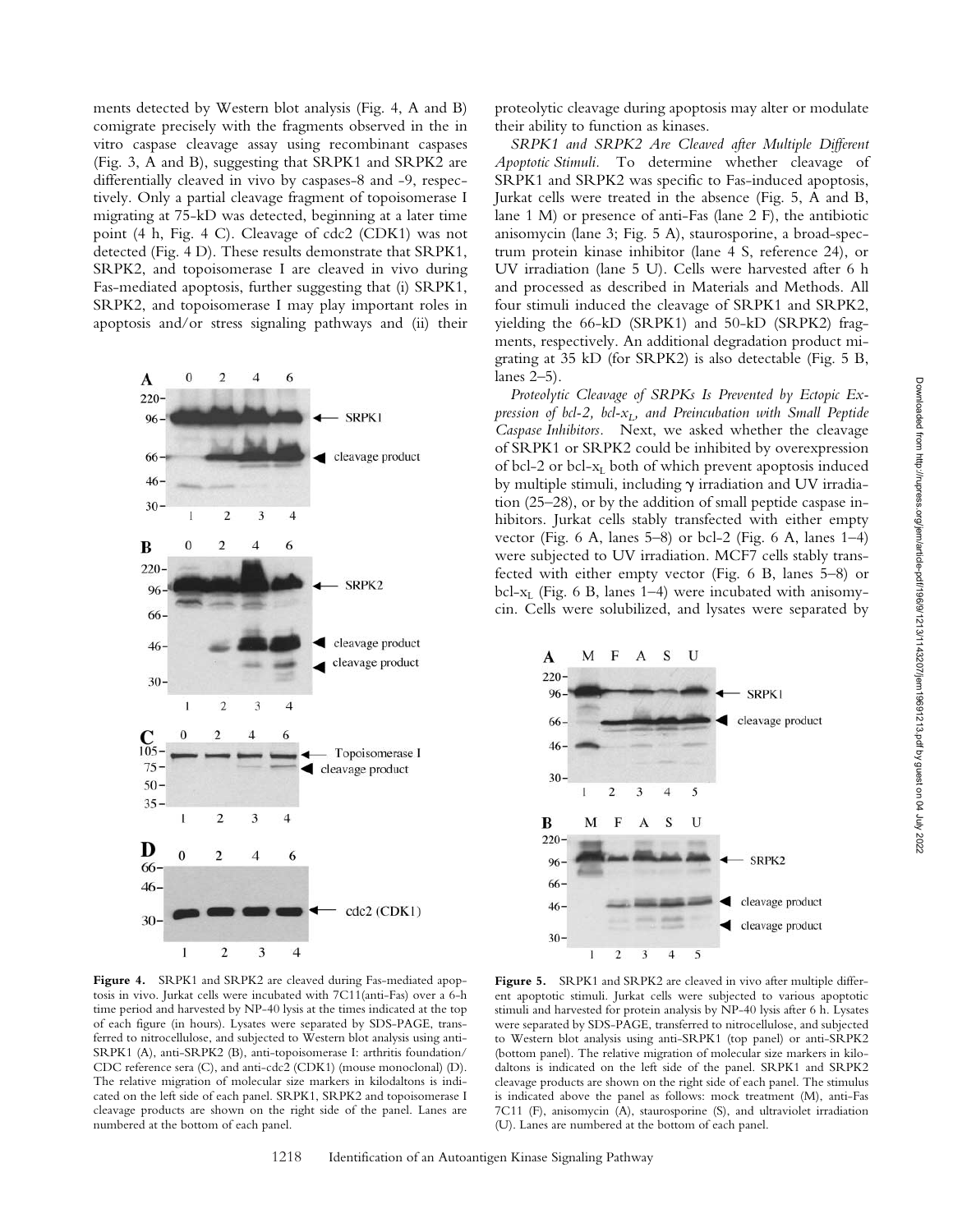SDS-PAGE, transferred to nitrocellulose, and blotted with antibodies specific for SRPK1 (top panels) or SRPK2 (bottom panels). SRPK cleavage products were observed in Jurkat (neo) control cells in response to UV irradiation (Fig. 6 A, lanes 5–8) as well as MCF7 (neo) control cells in response to addition of anisomycin (Fig. 6 B, lanes 5–8), respectively. Cleavage products were absent from Jurkat (bcl-2) transformants (Fig. 6 A, lanes 1–4) as well as MCF7 (bcl- $x_L$ ) transformants (Fig. 6 B, lanes 1–4), suggesting that cleavage of SRPKs is downstream of the inhibitory effects of bcl-2 and bcl- $x_L$ . Interestingly, SRPK2 in MCF-7 cells migrated at  $\sim$ 130–140 kD (rather than at  $\sim$ 120 kD, as observed in Jurkat cells, Fig. 4), suggesting that a novel SRPK2 isoform exists in MCF7 cells. The functional importance of this observation is under investigation.

To determine if caspases are required for cleavage of SRPK1 and SRPK2, Jurkat cells were cocultured with ZVAD (a soluble pan-caspase inhibitor) (Fig. 6 C, lane 3), or

DEVD (a soluble peptide inhibitor of CPP32 family proteases; reference 29) (Fig. 6 C, lane 4), for 1 h before the addition of anti-Fas. 5 h later, cells were solubilized, and lysates were separated by SDS-PAGE, transferred to nitrocellulose, and blotted with anti-SRPK1 or SRPK2. Both inhibitors effectively prevented the appearance of cleavage products (Fig. 6 C, lanes 3 and 4), indicating that caspases are required for cleavage of SRPK1 and SRPK2, respectively.

*SRPK1 Kinase Activity Is Activated during Fas-mediated Apoptosis.* Dozens of signaling molecules are regulated during apoptosis, with varying outcomes. For example, some kinases are activated (e.g., MEKK-1 and PKC-0), while others are inactivated (e.g.,  $DNA-PK_{CS}$  and Wee-1) or relocalized (e.g., fyn) to other cellular compartments after cleavage by caspases and other proteases (for a review, see reference 30). To determine whether any of the known SRPKs are activated during apoptosis, we performed immunoprecipitation kinase assays from lysates prepared from





**Figure 6.** Cleavage of SRPK1 and SRPK2 is inhibited in vivo by overexpression of bcl-2 or bcl- $x_L$ , and by coincubation with specific caspase inhibitors. (A) SRPK cleavage is inhibited in Jurkat cells overexpressing bcl-2. Jurkat (bcl-2) transformants (lanes 1–4) and Jurkat (neo) control transformants (lanes 5–8) were subjected to UV irradiation, then cultured for the times indicated above each lane (in hours) and solubilized in NP-40 lysis buffer. Proteins were separated by SDS-PAGE and transferred to nitrocellulose. The membrane was then blotted with anti-SRPK1 (top panel) or anti-SRPK2 (bottom panel). (B) SRPK cleavage is inhibited in MCF7 cells overexpressing bcl- $x_L$ . MCF7 bcl- $x_L$  transformants (lanes 1-4) and MCF7 (neo) control transformants (lanes 5–8) were treated with anisomycin, cultured for the times indicated above each lane (in hours) and solubilized in NP-40 lysis buffer. Proteins were separated by SDS-PAGE and transferred to nitrocellulose. The membrane was then blotted with anti-

SRPK1 (top panel) or anti-SRPK2 (bottom panel). (C) SRPK cleavage is inhibited by coincubation with small peptide caspase inhibitors. Jurkat cells were preincubated for 1 h with the indicated specific caspase inhibitors, cultured with anti-Fas, and harvested 5 h later for protein analysis. The membrane was blotted with anti-SRPK1 (top panel) or anti-SRPK2 (bottom panel). The stimulus is indicated above the panel as follows: mock treatment (M), anti-Fas 7C11 with no pretreatment (F), pretreatment with ZVAD-fmk (Z), and pretreatment with DEVD-fmk (D). The relative migration of molecular size markers in kilodaltons is indicated on the left side of the panel. SRPK1 and SRPK2 cleavage products are shown on the right side of the panel. Lanes are numbered at the bottom of each panel.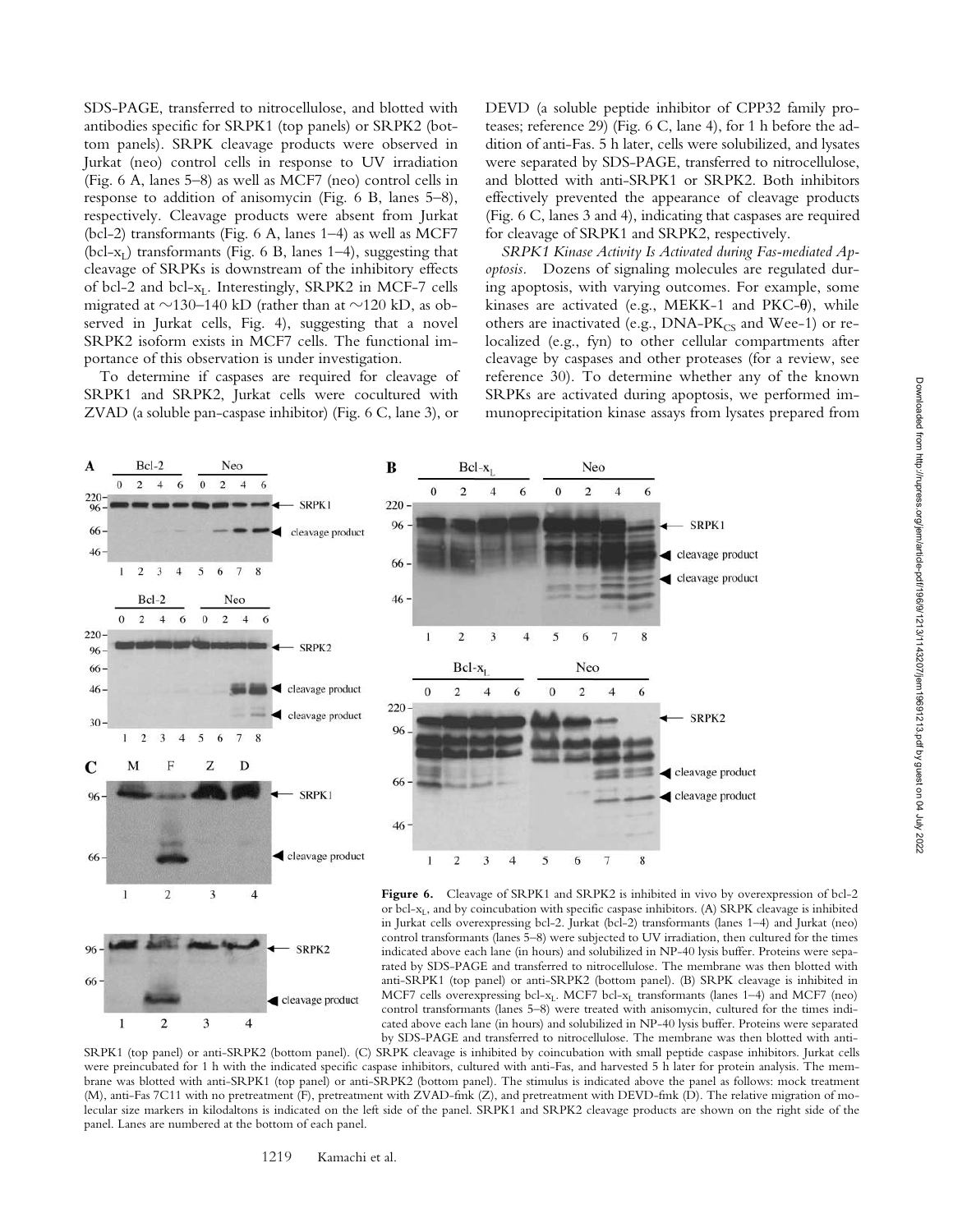healthy or apoptotic Jurkat T cells, as described in detail in Materials and Methods. SRPKs were immunoprecipitated with anti-SRPK1, anti-SRPK2, anti–Scl-70 (topoisomerase I), or anti-cdc2 (CDK1), respectively. Precipitates were washed extensively, and the activity of individual kinases was determined by the ability of the kinase to phosphorylate known kinase substrates, including recombinant ASF/SF2 and purified Histone H1. As previously reported, the histone H1 kinase activity associated with cdc2 (CDK1) increases nearly threefold during Fas-mediated apoptosis (Fig. 7 A) (31). In contrast, the ability of cdc2 (CDK1) or topoisomerase I to phosphorylate ASF/SF2, either in

healthy cells or dying cells, is negligible. ASF/SF2 is efficiently phosphorylated by both SRPK1 and SRPK2 when immunoprecipitations are performed using lysates prepared from healthy cells (left side of panel). However, of these two SRPKs, only SRPK1 exhibits an increase in ASF/SF2 kinase activity in response to an apoptotic stimulus (Fig. 7, left side of panel A). Analysis of the immunoprecipitates reveals that an SRPK1 cleavage product is readily detectable 2 h after anti-Fas treatment (Fig. 7 B, IP/Western blot analysis), yielding the signature 66-kD fragment. Small amounts of cleavage products (arrow heads) were detectable for SRPK2 and topoisomerase I. The level of cdc2



**Figure 7.** SRPK1 is activated and phosphorylates the SR protein autoantigen ASF/SF2 during apoptosis. Jurkat cells were incubated with anti-Fas and harvested in detergent lysis buffer at the times indicated at the top of each panel (in hours). SRPK1, SRPK2, topoisomerase I, and cdc2 (CDK1) activities were assayed by immunoprecipitation assays using purified kinase-specific substrates as described in Materials and Methods. Each kinase activity was assayed using 0.5 mg of cytosolic protein and 25 pmoles of bacterial ASF/SF2 or 5 µg of Histone H1. The extent of phosphorylation of individual substrates was detected by autoradiography, and quantified using Molecular Imager®FX (Bio-Rad Laboratories). Individual phosphorylation (CPM/mm2) is indicated as shown in A. Precipitated full-length protein (black arrow) and cleavage product (arrow head) were analyzed by IP/Western blot in the middle panels. Cleavage of PARP (bottom panel), as well as dephosphorylation of cdc2 (Tyr-15), (bottom panel) was also analyzed.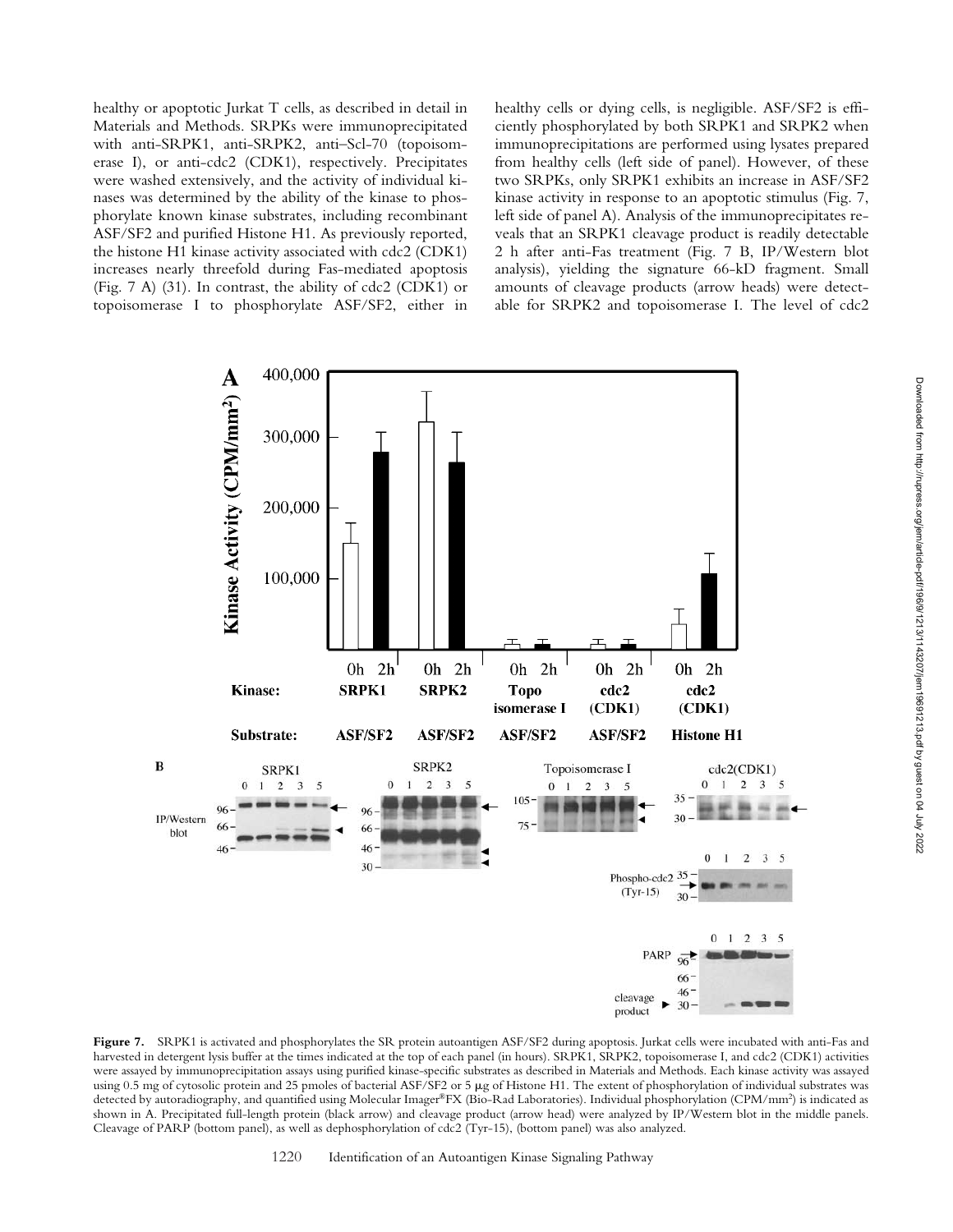(CDK1) remains the same during Fas-induced apoptosis, whereas there is a significant decrease in the level of tyrosine phosphorylation at Tyr-15, an indirect result of cleavage and disruption of an upstream cdc2 kinase (Wee-1) during apoptosis (Fig. 7 B, bottom panel). Dephosphorylation of cdc2 (CDK1) activates its Histone H1 kinase activity, as shown in Fig. 7 A (right side of panel). These results demonstrate that only SRPK1 and SRPK2 efficiently utilize ASF/SF2 as an in vitro kinase substrate, and that enhanced phosphorylation of ASF/SF2 during apoptosis is attributed to direct activation of SRPK1.

*Cleavage of SRPK1 and SRPK2 Abrogates Their In Vitro Kinase Activity.* Finally, we examined whether SRPK1 and SRPK2 retained their kinase activity upon cleavage. It has been reported that several kinases are activated upon cleavage by caspases (for a review, see reference 30). We assayed the kinase activity of SRPK1 and SRPK2 before or after cleavage. Immunoprecipitation kinase assays for the autoantigen  $DNA-PK_{CS}$ , a kinase that is disrupted after cleavage, were also performed as controls (4). Jurkat cells were incubated with anti-Fas for 24 h, and kinases were immunoprecipitated using anti-DNA-PK $_{\text{CS}}$ , anti-SRPK1, or anti-SRPK2, respectively. Individual precipitates were washed four times, incubated in individual reaction buffer including 20  $\mu$ g of  $\alpha$ -casein at 30°C for 15 min (DNA- $PK_{CS}$ ) or 25 pmoles of recombinant, bacterial ASF/SF2 at 30°C for 30 min (SRPK1 and SRPK2). Proteins were separated by SDS-PAGE, transferred to nitrocellulose, and detected by autoradiography. The kinase activities were determined by measuring the ability of the kinase to phosphorylate  $\alpha$ -casein or ASF/SF2, as indicated. As shown in Fig. 8 A, full-length  $DNA-PK_{CS}$  efficiently phos $phorylates \alpha-casein$  (lane 9), whereas the cleavage product has dramatically decreased kinase activity (lane 12). The small amount of phospho-casein (lane 12) is attributed to the remaining, uncleaved  $DNA-PK_{CS}$  (right panel, black arrow). As shown in Fig. 8, B and C, full-length SRPK1 and SRPK2 phosphorylate ASF/SF2 (lane 8), while cleavage fragments of each kinase exhibit markedly decreased activity (lane 11). This result suggests that SRPK1 is activated during apoptosis by some mechanism other than caspase cleavage, and that SRPK1 kinase activity is disrupted following caspase-mediated proteolysis.

## **Discussion**

SR proteins such as ASF/SF2 and SC35 are essential splicing factors in mammalian cells and are directly associated with components of the spliceosome (32). The U1 snRNP and the U3-snoRNP are the major RNP autoantigen targets in patients with SLE/MCTD and scleroderma, respectively (1), and we have previously shown that multiple different SR proteins associate with these two autoantigen complexes during cell death (7, 8). SR proteins themselves have recently been identified as novel autoantigens in connective tissue diseases (33). A striking finding in the discovery that SR proteins are unique autoantigens is that autoantibodies preferentially recognize individual SR proteins in a phosphorylation-dependent manner, with sera from some patients exclusively recognizing phosphorylated SR proteins, and others preferentially recognizing SR proteins that had been stripped of phosphate residues by preincubation with phosphatase. Few studies have directly addressed whether posttranslational modifications of antigens play a direct role in recognition by autoimmune sera. In addition to SR proteins, phosphorylated subunits of RNA polymerase I (but not isoforms lacking phosphate residues) are recognized by human serum autoantibodies (34). Also, the 70-kD component of the U1-snRNP is preferentially recognized by SLE or scleroderma sera when the protein is extracted from either apoptotic or oxidatively damaged cells, respectively (35, 36).

We had previously demonstrated that phosphorylated SR proteins reversibly associate with the U1-snRNP during a variety of different apoptotic stimuli and this could be inhibited by ectopic expression of the apoptosis inhibitory protein bcl-2. Importantly, we also demonstrated that an SR protein kinase activity was present in the coprecipitated U1-snRNP autoantigen complexes, suggesting that (i) the kinase responsible for phosphorylating SR proteins in vivo and in vitro could be identified by carefully examining immunoprecipitates prepared using serum derived from patients with SLE or MCTD and (ii) an SR protein kinase could itself be an autoantigen. With regard to the latter possibility, the results shown in Fig. 2 suggest otherwise, as incubation of the immunoprecipitates with  $MgCl<sub>2</sub>$ disrupts binding of SRPK1 to the U1-snRNP and prevents SRPK1 coprecipitation. SRPK1 and SRPK2 are efficiently cleaved in vivo during apoptosis in a caspasedependent manner, and this cleavage is inhibited in vivo by overexpression of either bcl-2 or bcl- $x_L$ . One of these kinases, SRPK1, is clearly coprecipitated by all serum samples derived from patients with SLE or MCTD that were tested. Analysis of available serum samples from our initial report demonstrates that SRPK1 is also present in these immunoprecipitates (Fig. 1, and unpublished data), suggesting that SRPK1 is the autoantigen kinase observed in our original reports (7, 8).

Several different subfamilies of SRPKs have been identified during the last decade, each of which were candidate kinases in our studies. Clk/Sty kinases, of which there are four main isoforms in humans, play important roles in regulation of alternative splicing (12). Since antibodies that specifically recognize human Clk/Sty kinases have not been developed, we have been unable to determine whether any members of this kinase family may be associated with either SR proteins or the U1-snRNP. However, previous experiments performed using cells labeled with [35S] methionine did not identify prominent proteins in the immunoprecipitates migrating by SDS-PAGE in the molecular weight range of Clk/Sty kinases (7, 8), arguing that these kinases are not associated in abundance with the U1 snRNP. cdc2 (CDK1) has also been reported to have SR protein kinase activity, although we have found that ASF/ SF2 is a poor substrate for cdc2 (CDK1) in vitro (Fig. 7; reference 20). Moreover, CDK1 is not coprecipitated by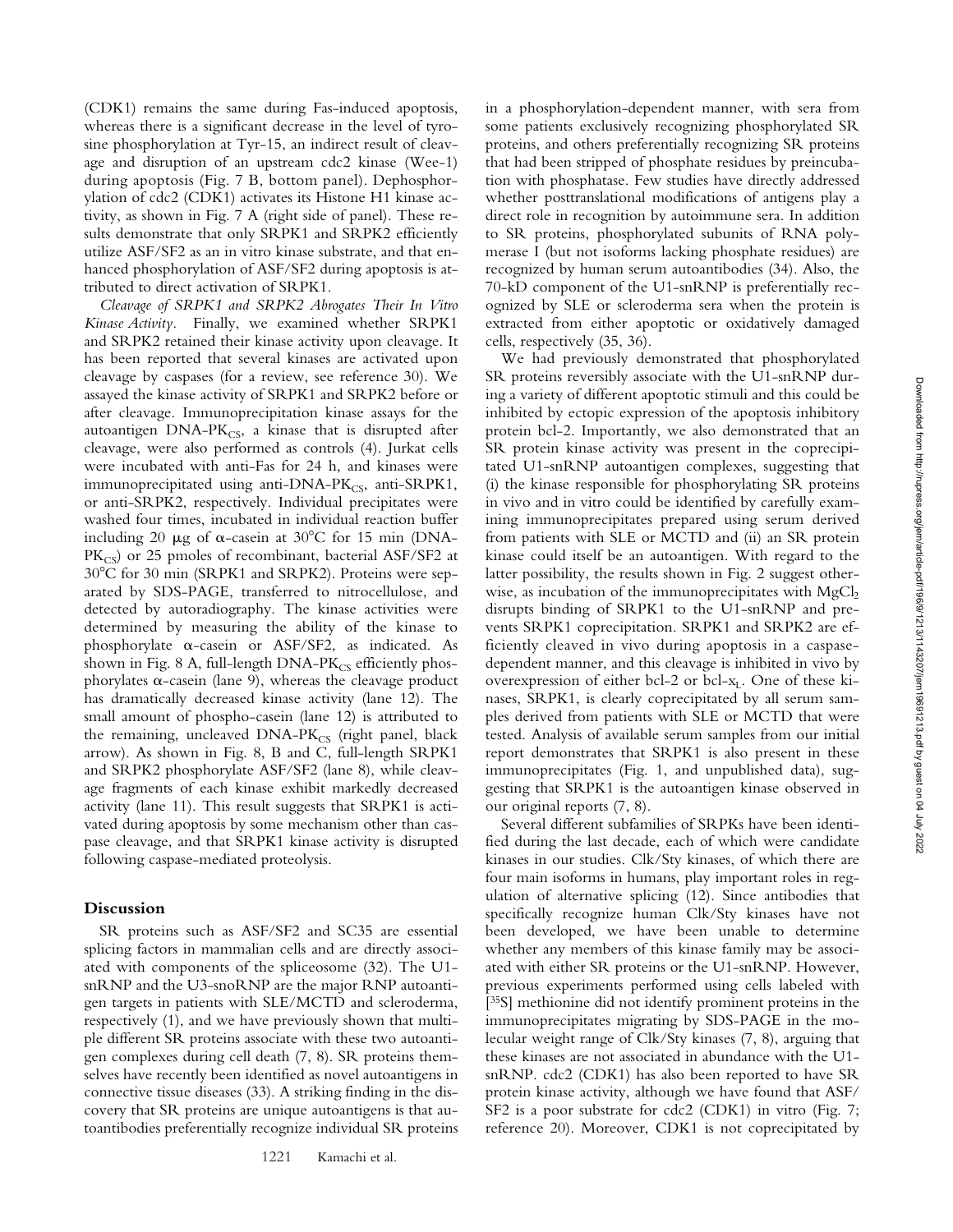

Figure 8. In vivo cleavage of DNA-PK<sub>CS</sub>, SRPK1, and SRPK2 results in decreased kinase activity of the kinase fragments. Jurkat cells were incubated in the presence of anti-Fas for 24 h, solubilized in NP-40 lysis buffer, and precipitated using anti-DNA-PK<sub>CS</sub>, anti-SRPK1, or anti-SRPK2, respectively. Kinase activities were assayed by immunoprecipitation assay as described in Materials and Methods. Each kinase activity was assayed using 0.5 mg of cytosolic protein from the immunoprecipitations, and 20 µg of  $\alpha$ -casein (DNA-PK<sub>CS</sub>) or 25 pmoles of bacterial ASF/SF2 (SRPK1 and SRPK2), respectively. Phosphorylation of substrates is demonstrated in the left panels (black arrow: ASF/SF2; white arrow: -casein). Precipitated full-length protein (black arrow) and cleavage product (arrow head) were analyzed by IP/Western blot in the right panels*.* The relative migration of molecular size markers in kilodaltons is indicated on the left side of the panel. Phosphorylation of substrates is shown on the right side of the panel. Lanes are numbered at the bottom of each panel.

human autoimmune sera (unpublished data). Similarly, topoisomerase I has previously been shown to be cleaved during cell death, but it is a poor kinase in in vitro assays (Fig. 7) (37), and it was not coprecipitated with the U1 snRNP (Fig. 1, and unpublished data). Our inability to demonstrate that topoisomerase I is capable of phosphorylating ASF/SF2 in vitro is in contrast to the findings of Tazi's laboratory (19), and may in part be explained by the nature of our assay, which used human autoimmune sera to precipitate topoisomerase I before performing an in vitro kinase assay directly on sepharose beads. Whether topoisomerase I, which lacks consensus kinase domains found in most protein kinases, is an important SRPK in vivo remains a controversial question. It is important to note, however,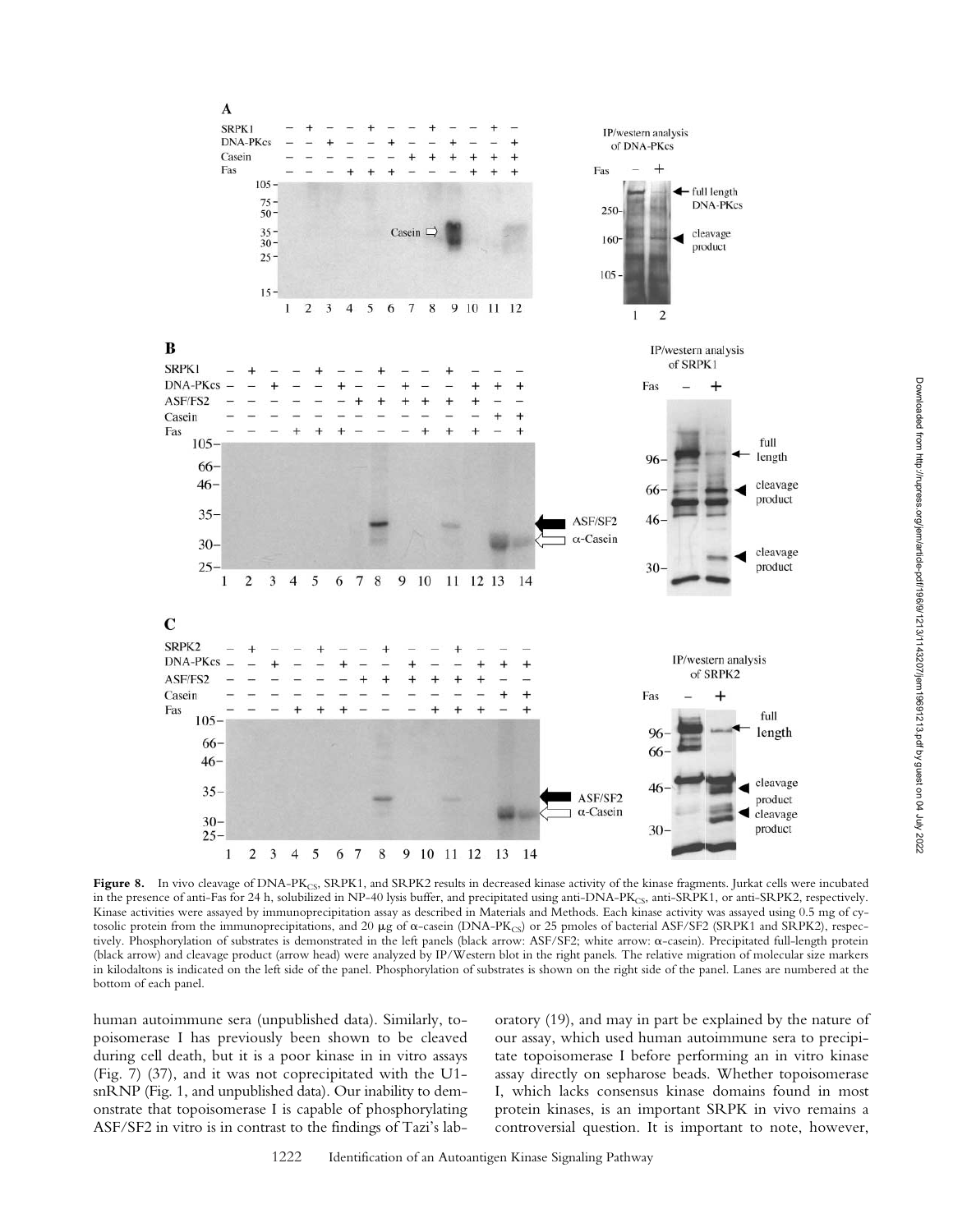that topoisomerase I is itself a prominent autoantigen (Scl-70) in patients with the diffuse form of scleroderma (1). The mechanism(s) by which this autoantigen is targeted in such patients remain obscure.

SRPK1 was first identified as an SR protein kinase that copurified biochemically with components of the spliceosome (21, 38). A closely related homologue of SRPK1, termed SRPK2, was soon identified (39). SRPK2 is 58% homologous to SRPK1, differing only by the inclusion of an additional domain of unknown function in the amino terminus. Closely related SRPK1 and SRPK2 homologues have been cloned and characterized in mice (40), and two functional SRPK1 homologues have been identified in budding yeast and fission yeast. The Saccharomyces cerevisiae SRPK1 homologue, Sky1p, regulates nuclear import of the yeast SR-like protein Np13p (41–43). Another yeast SRPK1 homologue, Dsk1, has been identified and characterized in *Schizosaccharomyces pombe* (44). Interestingly, a unique mammalian isoform of SRPK1 has recently been identified (45). This SRPK1 isoform is produced by alternative splicing, encoding a protein with an insert of 171 amino acids in the amino terminus, proximal to one of the kinase domains. Using this splice variant as bait in a yeast two hybrid assay, Nikolakaki et al. demonstrated that the novel isoform interacts specifically with Scaffold Attachment Factor B (45). Our observation that SRPK1 migrates significantly slower by SDS-PAGE in MCF7 cells may be explained by such a mechanism, suggesting that a novel SRPK1 isoform may exist in this cell line. Experiments designed to address this possibility are in progress.

Detailed structural analysis of SRPK1 and SRPK2 has not been reported. Their structure, as predicted from their deduced amino acid sequence, suggests that cleavage of either protein should disrupt kinase activity by preventing the amino terminal and COOH terminal kinase domains from interacting. Experiments shown in Fig. 8 support this concept, since the kinase activity of a caspase cleavage fragment of SRPK1 is markedly decreased. Cleavage of signaling molecules by caspases or other proteases that are activated in response to cellular stressors has been suggested to play an important role in many aspects of the apoptotic phenotype (30). Kinases and other signaling molecules are well positioned as caspase substrates to regulate the process of cell death. Cleavage of signaling molecules can have a variety of outcomes. For example, some kinases such as SLK, PAK2, and P27Kip1 are activated or dysregulated upon cleavage (46–48), whereas kinases such as the catalytic subunit of DNA-PK<sub>CS</sub> and CaMK IV are permanently inactivated upon cleavage (4, 49). Other kinases are relocalized to new intracellular compartments, e.g., relocalization of fyn to the cytosol through removal of a palmitoylation and myristylation site by caspase-3, allowing the kinase to interact with a novel substrate, Tctex-1 (50).

We provide data that the SR protein kinase activity associated with SRPK1 is inactivated on caspase-mediated proteolysis during cell death. One of the major functions proposed for SRPK1 is to phosphorylate SR proteins, which in turn regulates alternative splice site selection of a subset

of mRNA molecules, including the apoptosis regulatory protein Ich-1 (51–53). Overexpression of SR proteins such as ASF/SF2 alters splice site selection of several RNAs, including Ich-1, and this correlates with resetting of the apoptotic threshold of transfected cells (52). Over 30 different mRNAs have been identified that exist as two or more different splice variants, each with opposing apoptotic functions (53). For example, alternative splicing of the mRNAs encoding at least three different apoptosis regulatory molecules has been recently shown to occur in vivo in dying cells. Wotawa et al. demonstrated that procaspase 2L, a proapoptotic isoform of caspase-2, is differentially downregulated in response to the apoptosis-inducing drug etoposide in tumor cells (54). Chalfant et al. showed that mRNAs encoding caspase-9 and bcl-x are differentially spliced in response to ceramide in A549 lung carcinoma cells and that alternative splicing correlated with the phosphorylation state of SR proteins (55). Although they did not address whether SRPKs might directly influence splice site selection, their results suggested a role for the protein phosphatase-1 in the dephosphorylation of SR proteins (55), which we have also observed at later time points (8, 9). Therefore, it is highly likely that enzymes such as protein phosphatase-1, SRPK1, and perhaps other SRPKs play a critical role in determining whether an individual cell will live or die in response to stressful stimuli by regulating relative levels of splice variants of such apoptosis regulatory molecules. Other functions that could be indirectly attributed to SRPK1 through its kinase activity include regulation of SR protein localization (41), shuttling of splicing factors between the nucleus and cytoplasm (56), and mRNA message stabilization (57). Experiments are in progress to determine which of these functions might be regulated by SRPKs during cell stress and apoptosis.

Caspases are the main executioners of the apoptotic program. At the pinnacle of the caspase cascade are caspases-8 and -9, which upon activation feed into the main executioners, caspase-3 and -6. Caspase-8 is the major caspase that is activated in response to death receptor–mediated signals, while caspase-9 is the initiating caspase for nonreceptor-mediated stimuli such as irradiation, growth factor withdrawal, and chemotherapy, all of which are regulated by mitochondrial-associated factors such as APAF-1, cytochrome c, and bcl-2 (58). Our in vitro caspase cleavage data (Fig. 3) and data published by others demonstrates that three SRPKs (SRPK1, SRPK2, and topoisomerase I) are differentially cleaved by each of these caspases (caspase-8, caspase-9, and caspases-3 and -6, respectively) (19, 23). Because each of these SR protein kinases are cleaved by key caspases in the cascade, our results suggest that alternative splicing may play a critical role in the sensing phase of cellular stress. mRNA splicing may represent a largely unrecognized and unexplored posttranscriptional modification that determines cell fate in response to environmental stimuli. Our results suggest that SRPKs such as SRPK1 are activated during sublethal cell stress (leading to alternative splicing of mRNAs such that antiapoptotic isoforms such as  $\mathrm{bcl}\text{-}x_\mathrm{L}$  and  $\mathrm{Ich1-}\alpha$  are pro-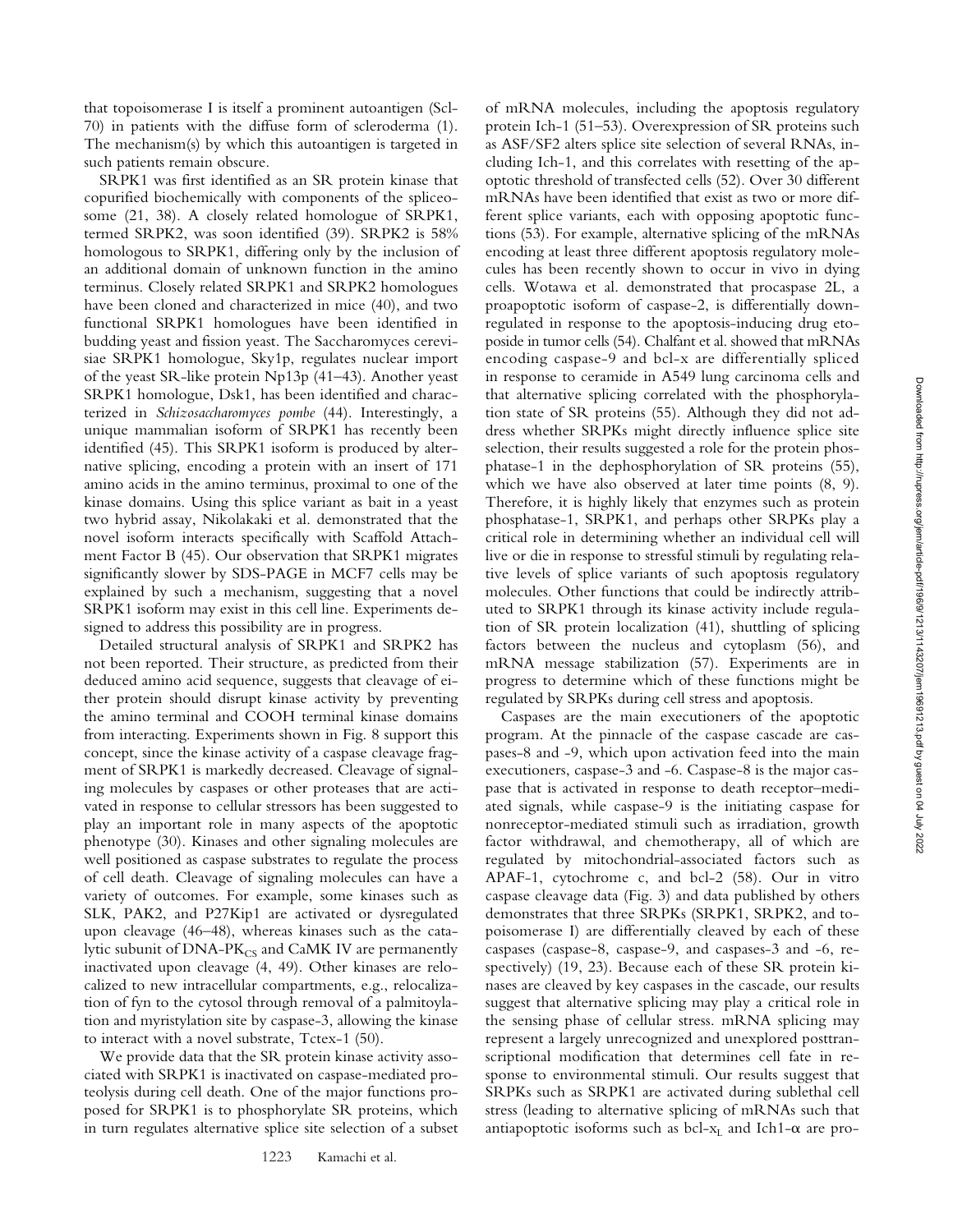Downloaded from http://rupress.org/jem/article-pdf/196/9/1213/1143207/jem19691213.pdf by guest on 04 July 2022 Downloaded from http://rupress.org/jem/article-pdf/196/9/1213/1143207/jem19691213.pdf by guest on 04 July 2022

duced). Caspase-mediated cleavage of SRPKs after lethal stressors would then ensure that the apoptotic program is faithfully executed in condemned cells.

The authors would like to thank J. Reed, N. Kedersha, and M. Robertson for cell lines; X.D. Fu, M. Hagiwara, A. Krainer, O. Nayler, V. Shifrin, H. Li, and J. Yuan for cDNA constructs; and W.J. van Venrooij, X.D. Fu, and R. Reed for antibodies. The authors would like to thank members of the Utz and Anderson labs for insights, encouragement, and critical review of the manuscript.

This work was supported by a Stanford University Dean's Fellowship (to M. Kamachi), a Howard Hughes Medical Institute Medical Student Research Fellowship (to T.M. Le), grants from the Lupus Foundation of America and the American Association of Allergy, Asthma, and Immunology (to T.M. Le), NIH grants K08AI01521 and U19-DK61934 (to P.J. Utz), and an Arthritis Foundation Investigator Award, Bio-X grant, Baxter Foundation Career Development Award, and Northern California Arthritis Foundation Chapter Grant (to P.J. Utz).

*Submitted: 7 July 2002 Revised: 9 September 2002 Accepted: 23 September 2002*

#### **References**

- 1. von Mühlen, C.A., and E.M. Tan. 1995. Autoantibodies in the diagnosis of systemic rheumatic diseases. *Semin. Arthr. Rheum.* 24:323–358.
- 2. Utz, P.J., T.J. Gensler, and P. Anderson. 2000. Death, autoantigen modifications, and tolerance. *Arthr. Res.* 2:101– 114.
- 3. Casciola-Rosen, L.A., D.K. Miller, G.J. Anhalt, and A. Rosen. 1994. Specific cleavage of the 70 kDa protein component of the U1 small nuclear riboprotein is a characteristic biochemical feature of apoptotic cell death. *J. Biol. Chem.* 269:30757–30760.
- 4. Casciola-Rosen, L.A., G.J. Anhalt, and A. Rosen. 1995. DNA-dependent protein kinase is one of a subset of autoantigens specifically cleaved early during apoptosis. *J. Exp. Med.* 182:1625–1634.
- 5. Casciola-Rosen, L., F. Andrade, D. Ulanet, W.B. Wong, and A. Rosen. 1999. Cleavage by granzyme B is strongly predictive of autoantigen status. Implications for initiation of autoimmunity. *J. Exp. Med.* 190:815–826.
- 6. Utz, P.J., M. Hottelet, W.J. van Venrooij, and P. Anderson. 1998. The 72 kDa component of the signal recognition particle is cleaved during apoptosis. *J. Biol. Chem.* 273:35299– 35361.
- 7. Utz, P.J., M. Hottelet, P.H. Schur, and P. Anderson. 1997. Proteins phosphorylated during stress-induced apoptosis are common targets for autoantibody production in patients with systemic lupus erythematosus. *J. Exp. Med.* 185:843–854.
- 8. Utz, P.J., M. Hottelet, W. van Venrooij, and P. Anderson. 1998. Association of phosphorylated SR proteins and the U1-small nuclear ribonuclear protein autoantigen complex accompanies apoptotic cell death. *J. Exp. Med.* 187:547–560.
- 9. Anderson, P. 1997. Kinase cascades regulating entry into apoptosis. *Microbiol. Mol. Biol. Rev.* 61:33–46.
- 10. Overzet, K., T.J. Gensler, S.J. Kim, M.E. Geiger, W.J. van Venrooij, K.M. Pollard, P. Anderson, and P.J. Utz. 2000. Small nucleolar RNP scleroderma autoantigens associate with phosphorylated serine/arginine splicing factors during

apoptosis. *Arthr. Rheum.* 43:1327–1336.

- 11. Karwan, R., J.L. Bennett, and D.A. Clayton. 1991. Nuclear RNase MRP processes RNA at multiple discrete sites: interaction with an upstream G box is required for subsequent downstream cleavages. *Genes Dev.* 5:1264–1276.
- 12. Nayler, O., S. Stamm, and A. Ullrich. 1997. Characterization and comparison of four serine and arginine rich (SR) protein kinases. *Biochem. J.* 326:693–700.
- 13. Habets, W.J., M.H. Hoet, B.A. de Jong, A. van der Kemp, and W.J. van Venrooij. 1989. Mapping of B cell epitopes on small nuclear ribonucleoproteins that react with human autoantibodies as well as with experimentally-induced mouse monoclonal antibodies. *J. Immunol.* 143:2560–2566.
- 14. Liu, L., Y.T. Kwak, F. Bex, L.F. Garcia-Martinez, X.H. Li, K. Meek, W.S. Lane, and R.B. Gaynor. 1998. DNA-dependent protein kinase phosphorylation of  $I\kappa B\alpha$  and  $I\kappa B\beta$  regulates NF-KB DNA binding properties. *Mol. Cell. Biol.* 18: 4221–4234.
- 15. Colwill, K., L.L. Feng, J.M. Yeakley, G.D. Gish, J.F. Cáceres, T. Pawson, and X.D. Fu. 1996. SRPK1 and Clk/ Sty protein kinases show distinct substrate specificities for serine/arginine-rich splicing factors. *J. Biol. Chem.* 271: 24569–24575.
- 16. Brooks, G. 2000. Cycline-dependent kinases and cyclinedependent kinase inhibitors. Protein kinase protocols 124. Twana Press Inc., Twana. pp. 1–161.
- 17. Satoh, M., H.B. Richards, K.J. Hamilton, and W.H. Reeves. 1997. Human anti-ribonuclear ribonucleoprotein antigen autoimmune sera contain a novel subset of autoantibodies that stabilizes the molecular interaction of U1RNP-C protein with the Smith core complex. *J. Immunol.* 158:5017–5026.
- 18. Koizumi, J., Y. Okamoto, H. Onogi, A. Mayeda, A.R. Krainer, and M. Hagiwara. 1999. The subcellular localization of SF2/ASF is regulated by direct interaction with SR protein kinases (SRPKs). *J. Biol. Chem.* 274:11125–11131.
- 19. Rossi, F., E. Labourier, T. Forne, G. Divita, J. Derancourt, J.F. Riou, E. Antoine, G. Cathala, C. Brunel, and J. Tazi. 1996. Specific phosphorylation of SR proteins by mammalian DNA topoisomerase I. *Nature.* 381:80–82.
- 20. Okamoto, Y., H. Onogi, R. Honda, H. Yasuda, T. Wakabayashi, Y. Nimura, and M. Hagiwara. 1998. cdc2 kinasemediated phosphorylation of splicing factor SF2/ASF. *Biochem. Biophys. Res. Commun.* 249:872–878.
- 21. Gui, J.F., W.S. Lane, and X.D. Fu. 1994. A serine kinase regulates intracellular localization of splicing factors in the cell cycle. *Nature.* 369:678–682.
- 22. Satoh, M., J.J. Langdon, K.J. Hamilton, H.B. Richards, D. Panka, R.A. Eisenberg, and W.H. Reeves. 1996. Distinctive immune response patterns of human and murine autoimmune sera to U1 small nuclear ribonucleoprotein C protein. *J. Clin. Invest.* 97:2619–2626.
- 23. Samejima, K., P.A. Svingen, G.S. Basi, T. Kottke, P.W. Mesner, L. Stewart, F. Durrieu, G.G. Poirier, E.S. Alnemri, J.J. Champoux, et al. 1999. Caspase-mediated cleavage of DNA topoisomerase I at unconventional sites during apoptosis. *J. Biol. Chem.* 274:4335–4340.
- 24. Jacobson, M., J. Burne, and M. Raff. 1994. Programmed cell death and Bcl-2 protection in the absence of a nucleus. *EMBO J.* 13:1899–1910.
- 25. Boise, L.H., A.R. Gottschallk, J. Quintans, and C.B. Thompson. 1995. Bcl-2 and Bcl-2-related proteins in apoptosis regulation. *Curr. Top. Microbiol. Immunol.* 200:107–121.
- 26. Itoh, N., Y. Tsujimoto, and S. Nagata. 1993. Effect of bcl-2